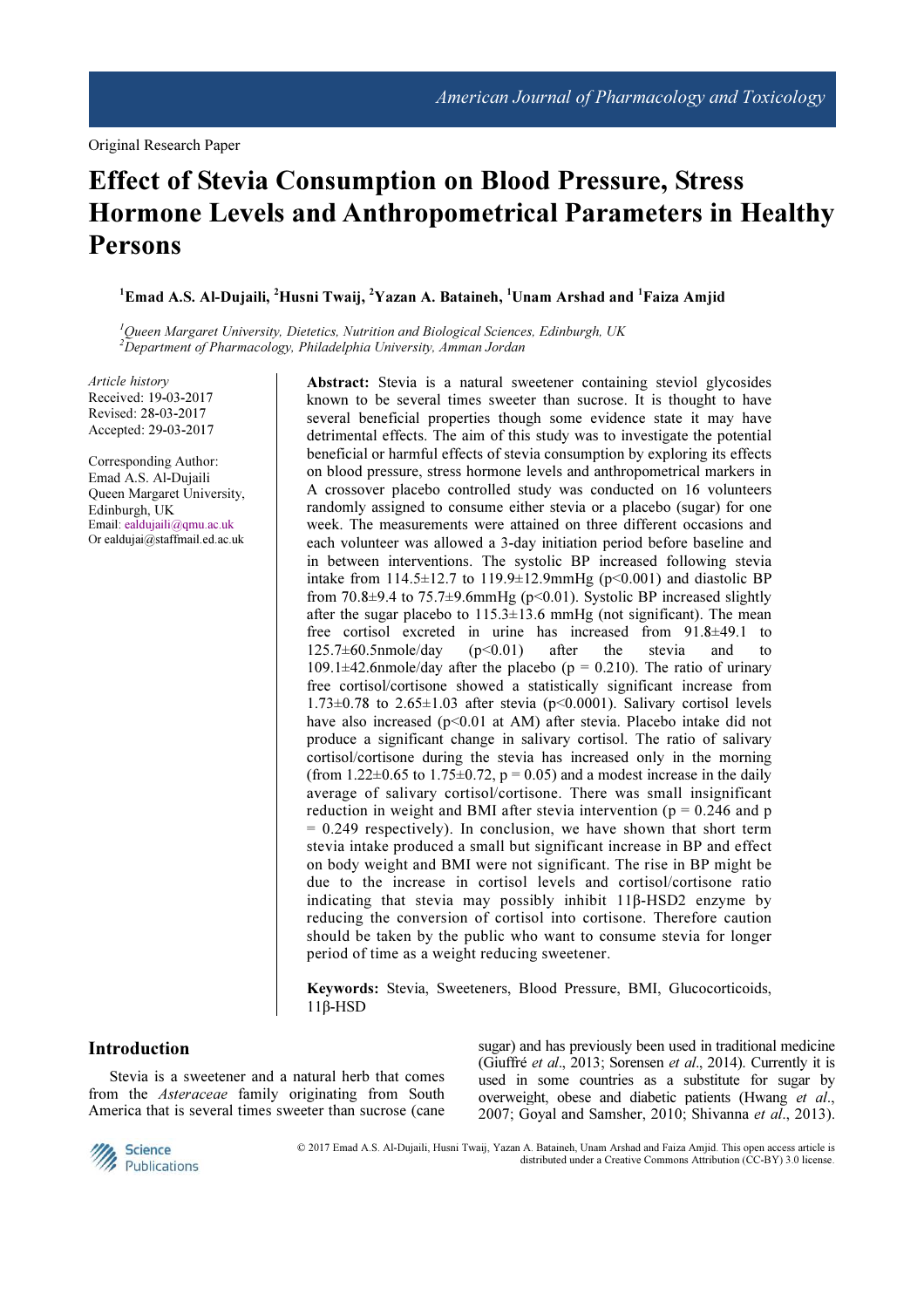Several active stevioside glycosides metabolites (Gardana et al., 2003; Geun et al., 2007) have been found in the leaves of stevia including: Isosteviol, stevioside, rebaudiosides A to F, steviolbioside and dulcoside; though stevioside and rebaudioside A are the focal metabolites that are the most sweet, heat stable, pH stable and nonfermentable compounds (Khalil et al., 2014; Gupta et al., 2013). Stevia leaves are thought to possess useful pharmaceutical properties (Brahmachari et al., 2011) and several studies have reported a number of health benefits associated with stevia consumption. It has been found that the leaves of S. Rebaudiana have medicinal properties; antimicrobial, antiviral, antifungal, antihypertensive, anti-hyperglycaemic, anti-inflammatory, anti-tumour and diuretic effects (Wheeler et al., 2008; Roberts and Munro, 2009; Gheisar and Kim, 2014; Onakpoya and Heneghan, 2015). Toxicological reports have also shown that secondary metabolites present in stevia did not have teratogenic, mutagenic (Lemus-Mondaca et al., 2012) or carcinogenic effects. No allergic reactions have been detected following stevia consumption as a sweetener (Carakostas et al., 2008; Ferri *et al.*, 2006; Gupta *et al.*, 2013).

In recent years obesity has become a dilemma internationally and a noticeable factor that influences the increase incidence of obesity is the excess consumption of foods and drinks that contain a great amount of refined sugars and calories (Bryant et al., 2014). Stevia has been found to contain no calories or carbohydrates (Ahmed et al., 2011) and thus received some attention by the general public and has become increasingly popular as a sweetener. Therefore it has been suggested by some researchers that stevia being a natural herb could be a successful method to control weight gain if it replaces sugar in the diet (Anton et al., 2010; Yadav and Guleria, 2012; Gupta et al., 2013). A study on rats seemed to show a decrease in body weight when stevia was orally ingested (Curry and Roberts, 2008). Additionally it has also been suggested that stevia might have an anti-hyperglycaemic effect (Gregersen et al., 2004; Jeppesen et al., 2006) and a recent study concluded that there was a significant reduction in blood glucose levels in rats after stevioside intake (Rizzo et al., 2013). Stevioside and steviol have also been shown to have a direct effect on the beta cells of the pancreas to stimulate the secretion of insulin and improve glucose tolerance that might prove to have a positive impact in the prevention of type 2 diabetes mellitus (Sattigeri, 2012). However, Ferri et al. (2006) and others (Chan et al., 2000; Hsieh et al., 2003) reported no significant effect of stevia on glucose homoestasis.

Hypertension occurs when both systolic and diastolic blood pressure in the arteries become elevated persistently at or above 140mmHg systolic and 90mmHg diastolic (Whitworth, 2003). Many studies have shown that

stevia can be used to decrease Blood Pressure (BP), both systolic and diastolic (Chan et al., 2000; Ranjan et al., 2011). However, the reduction was very small and not significant in systolic BP according to a recent systematic review and meta-analysis of randomised clinical trials, but there was a significant reduction in diastolic BP and fasting blood glucose (Onakpoya and Heneghan, 2015). On the other hand, another systematic review found that the effects of stevia on blood pressure were debatable as the results were diverse and inconclusive as far as the increase or decrease in blood pressure depending on the duration of study and participating subjects (Ulbricht et al., 2010). The review has also found that in studies performed for a period of 1 to 3 months, stevia increased blood pressure. Therefore, it is apparent that this subject remains controversial and requires further studies. An interesting study presented a case report that showed a middle aged woman who suffered from oedema, hypocalcaemia and prehypertension brought on by inhibiting the enzyme-HSD2 (11β-Hydroxysteroid dehydrogenase 2) which was caused by the consumption of stevia over a long period of time. It was found that the daily consumption of stevia as a sweetener could lead to an increase in blood pressure by reducing the amount of cortisol that was converted into cortisone through the inhibition of 11β-HSD2 and therefore enhancing the activity of cortisol in the kidney nephrons to reabsorb sodium and water (Esmail and Kabadi, 2012).

The effect of stevia on the levels of cortisol and cortisone after stevia consumption was another aim of this study. Naturally produced by the body, cortisol is a glucocorticoid hormone also known as the stress hormone where the active form is cortisol and the inactive form is cortisone. The hormone released in response to stress and low blood sugar levels, serves to control inflammation by suppressing some of the immune system inflammatory markers and exerts a variety of metabolic functions. Cortisone (the inactive form) is converted to the active form, cortisol by the enzyme 11β-HSD1 (Fig. 1). While 11β-HSD2 prevents overstimulation of the mineral corticoid receptor by cortisol that works to increase the active steroid levels in responsive tissues (Quinkler and Stewart, 2013). Studies have also seemed to show that stevia increases levels of cortisol in the body by suppressing 11β-HSD2 in human participants (Esmail and Kabadi, 2012), yet some other studies have reported that stevia consumption by participants for over a month did not produce any considerable effect on cortisol and cortisone levels (Corcuff and Brossaud, 2014). Therefore, there seems to be controversial data on the effect of stevia on glucocorticoids levels.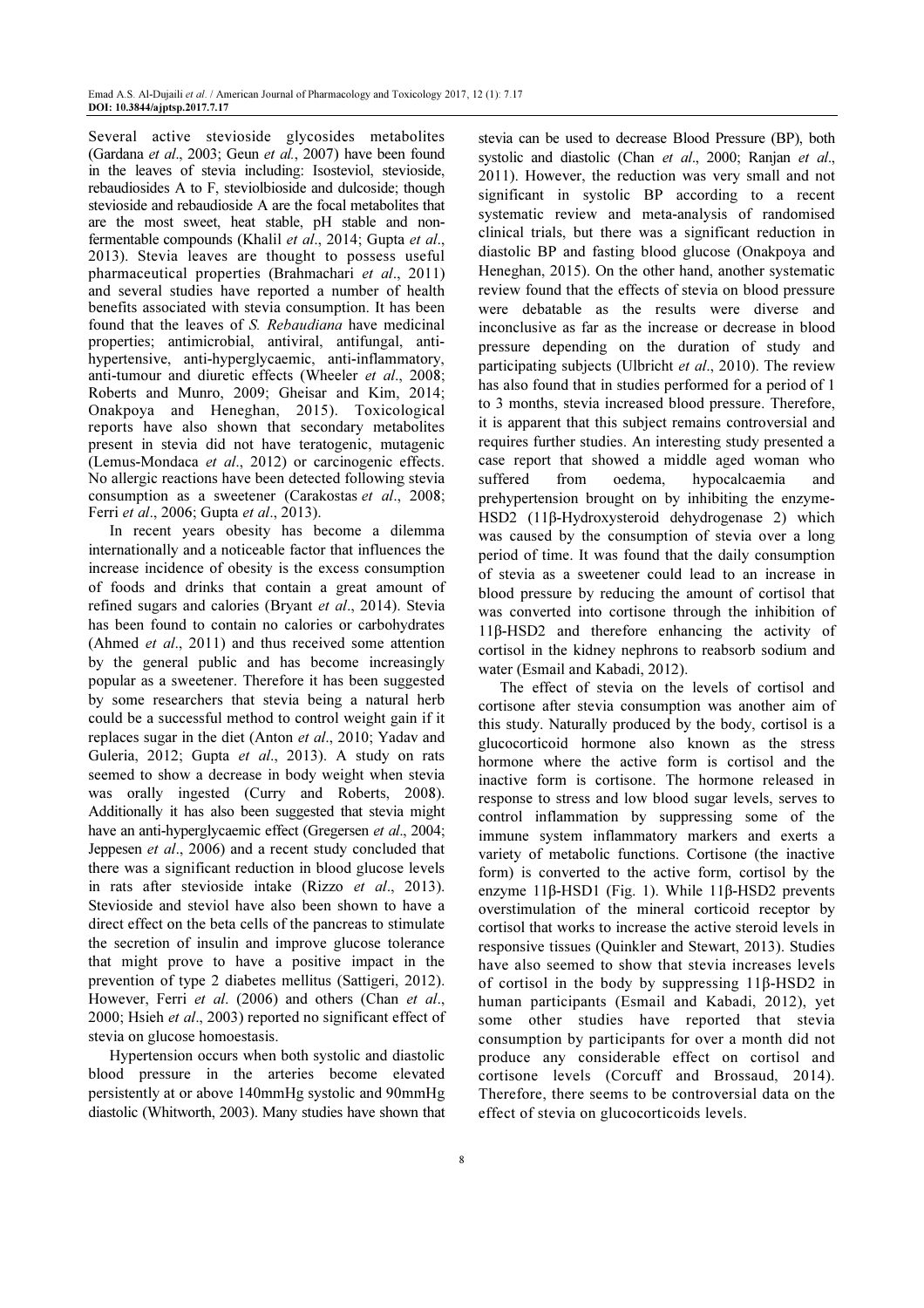

# 11β-hydroxysteroid dehydrogenase

Fig. 1. Inter-conversion of inactive cortisone and active cortisol by 11β-HSD enzymes (Al-Dujaili et al., 2011)

# Materials and Methods

#### Study Population

For this project, a total of 16 volunteers who met the criteria for this study and were eligible to take part recruited from Queen Margaret University's staff and student population through the QMU moderator email as well as the general public out with the University. The necessary criteria that had to be attained by volunteers for this project were evaluated through a health status questionnaire in which male or female subjects with a wide range of BMI were included. Volunteers were included between the ages of 19to 60 years. The inclusion criteria were male and females who were apparently healthy, non-smokers, not diabetics and not on medications that lower BP. The exclusion criteria involved individuals who were under the age of 18 or above 65 with a medical history of CVD including hypertension and diabetes mellitus. In addition, volunteers who smoke were excluded from the study as smoking may potentially have an effect on blood pressure changes. The 16 volunteers that agreed to participate in the study were provided with an information sheet and consent forms that were completed by all participants. The samples and data collected from all volunteers had been kept anonymous by replacing their names with identification numbers. The study procedure and ethical approval was granted by Queen Margaret University's Research Ethics Committee.

#### Study Design

This project adopted a randomised cross over placebo controlled study where each volunteer was given a code number for identification. Measurements on each volunteer were taken three times; at baseline, after stevia or the placebo intervention. The volunteers taking part in this study were randomly divided into two groups and both groups started with a 3 day washout period, followed before and after each intervention to prevent a carryover effect. The first group were allocated stevia to be taken for 7 days and the second group were allocated the placebo (sucrose, table sugar) to be taken for 7 days and were given specific instructions not to take any additional or excess amounts of sugar in their diet during this period. Figure 2 illustrates the design of the crossover study for this project.

#### Sample Collection

At the start of the project each volunteer was asked to provide a 24 h urine collection and 3 saliva (morning, afternoon and evening) samples as a baseline measurement. The data was necessary for the repeated measure statistics and comparison between stevia and the placebo. After the 3 days initiation period each participant was given either 5g of sugar or 0.2g of stevia to consume 3 times a day for 1 week. On the  $7<sup>th</sup>$  day of the intervention, each participant was required to collect a 24 h urine sample along with 3 saliva samples; morning, afternoon and evening. This process was repeated for another week when participants crossed over to take the opposite intervention and samples were once again collected on the  $7<sup>th</sup>$  day.

#### Intervention Diet

In this study, 100% pure natural stevia was used in the form of powder and purchased from Boots Ltd, UK. The placebo used in this study was Tate Lyle table sugar. Volunteers were asked to consume the stevia or sugar 3 times a day, preferably in a hot drink of their choice. Volunteers were instructed to refrain from consuming any other forms of sweeteners and sugar, throughout the duration of the study. The dose of stevia consumed by our participants was chosen to simulate the routine use of stevia as a substitute for sugar in their daily life and not to evoke any unwanted side effects.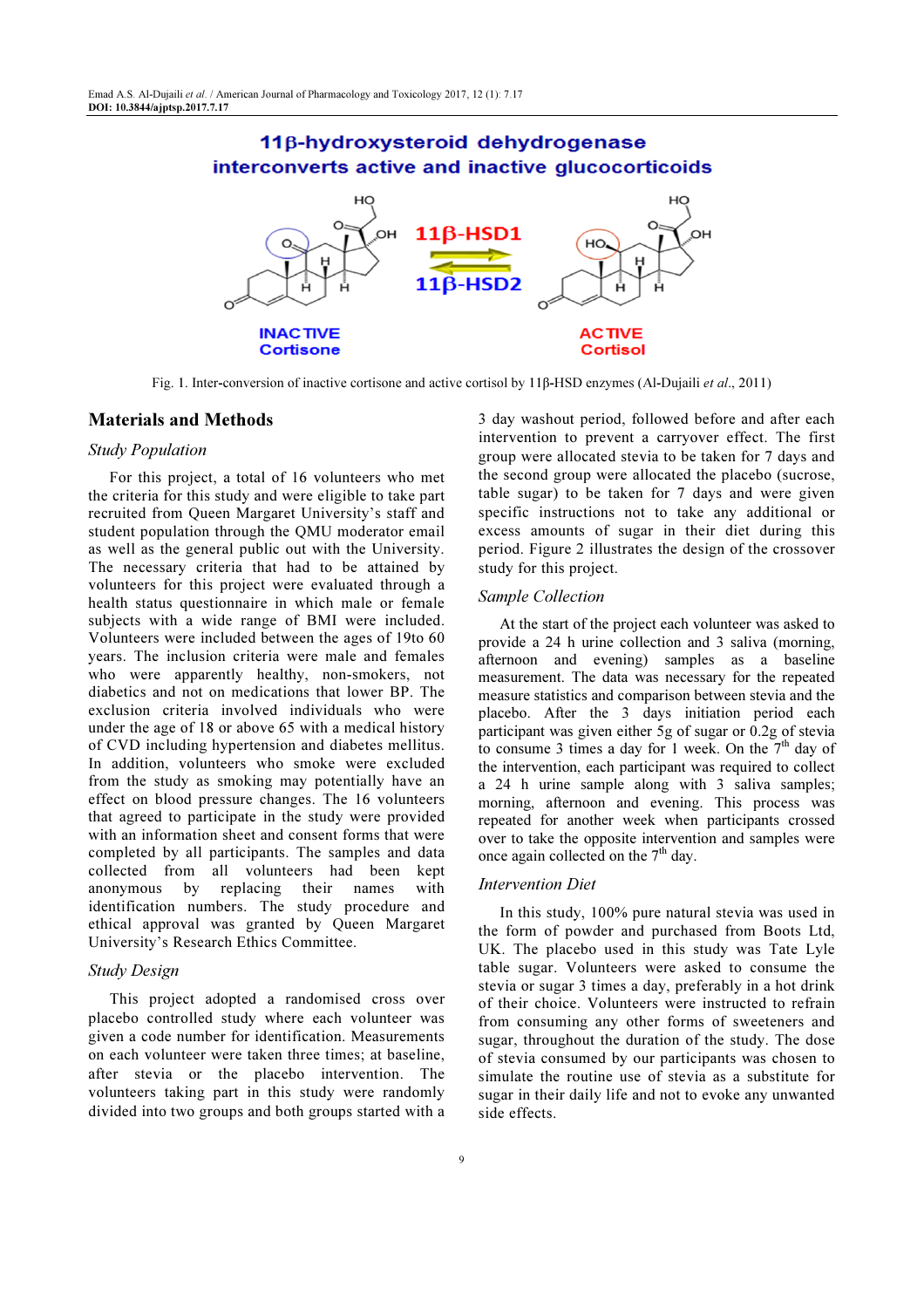Emad A.S. Al-Dujaili et al. / American Journal of Pharmacology and Toxicology 2017, 12 (1): 7.17 DOI: 10.3844/ajptsp.2017.7.17



Fig. 2. Crossover design of the study showing the protocol each participant has to follow during the entire study. A 3-day wash out period was chosen due to time restriction and subject convenience

#### Measurements

Physiological variables that were measured in this study alongside the biomarkers in urine and saliva were blood pressure, weight, height and BMI. To measure BP, a digital sphygmomanometer was used while participants were seated comfortably and allowed to relax for 5 to 10 min to avoid "white coat" hypertension (Franklin et al., 2013). BP was taken three times with 5-minute intervals in between, with the mean calculated and used. Weight and height were also measured to obtain each volunteer BMI score before and after each intervention. The height of each volunteer was measured by a leister-height scale and their weight was measured by the same digital scale every time to prevent inaccuracies. The BMI of each volunteer was calculated by the following equation: BMI  $(kg/m<sup>2</sup>)$  = weight  $(kg)/$  height<sup>2</sup> (m). The urine and saliva samples collected were weighed and stored in the freezer at -20°C in small sample tubes, to avoid any fungal or bacterial growth. Cortisol and cortisone in saliva samples were then analysed by the Enzyme-Linked Immunosorbent Assay (ELISA) technique using Salimetric kits (USA). For urine samples, an in-house indirect ELISA method was used prior to solvent extraction (Al-Dujaili et al., 2012).

#### Statistical Analyses

A parametric test was carried out when all variables had been assessed for normal distribution. To evaluate the variation between the three interventions; basal, stevia and placebo, one way ANOVA was performed. Post hock comparisons using Bonferroni's method was used to see which groups were statistically different (Pallant, 2001). Since not all parameters were normally distributed the ANOVA reading might be biased and thus, a student 2-tailpaired t-test was also performed to compare differences between the baseline and the two interventions; stevia and placebo. This method was carried out using SPSS statistics (version17.0) and Microsoft Word Excel 2010. All results presented as the mean $\pm$  SD or SEM and significance by the p value  $\leq 0.05$ (Bland, 2015; Field, 2005).

# **Results**

#### Subject Characteristics

In this study 16 healthy volunteers participated (8 males and 8 females) with an age range of 18-60 years and mean  $\pm$  SD of 27.75 $\pm$ 13.75 years and BMI of the participants ranged from  $20.6 - 36.4$ kg/m<sup>2</sup> and mean of  $26.33\pm5.26$ kg/m<sup>2</sup>. Table 1 shows the characteristics and demographics of subjects participating in the study. Six participants were regular coffee and tea drinkers consuming between 2-4 cups a day, whereas 10 people were not. Three participants were taking protein shakes and all female participants were not on any type of contraceptive drugs. All participants did regular exercise of at least 30 min of walking per day.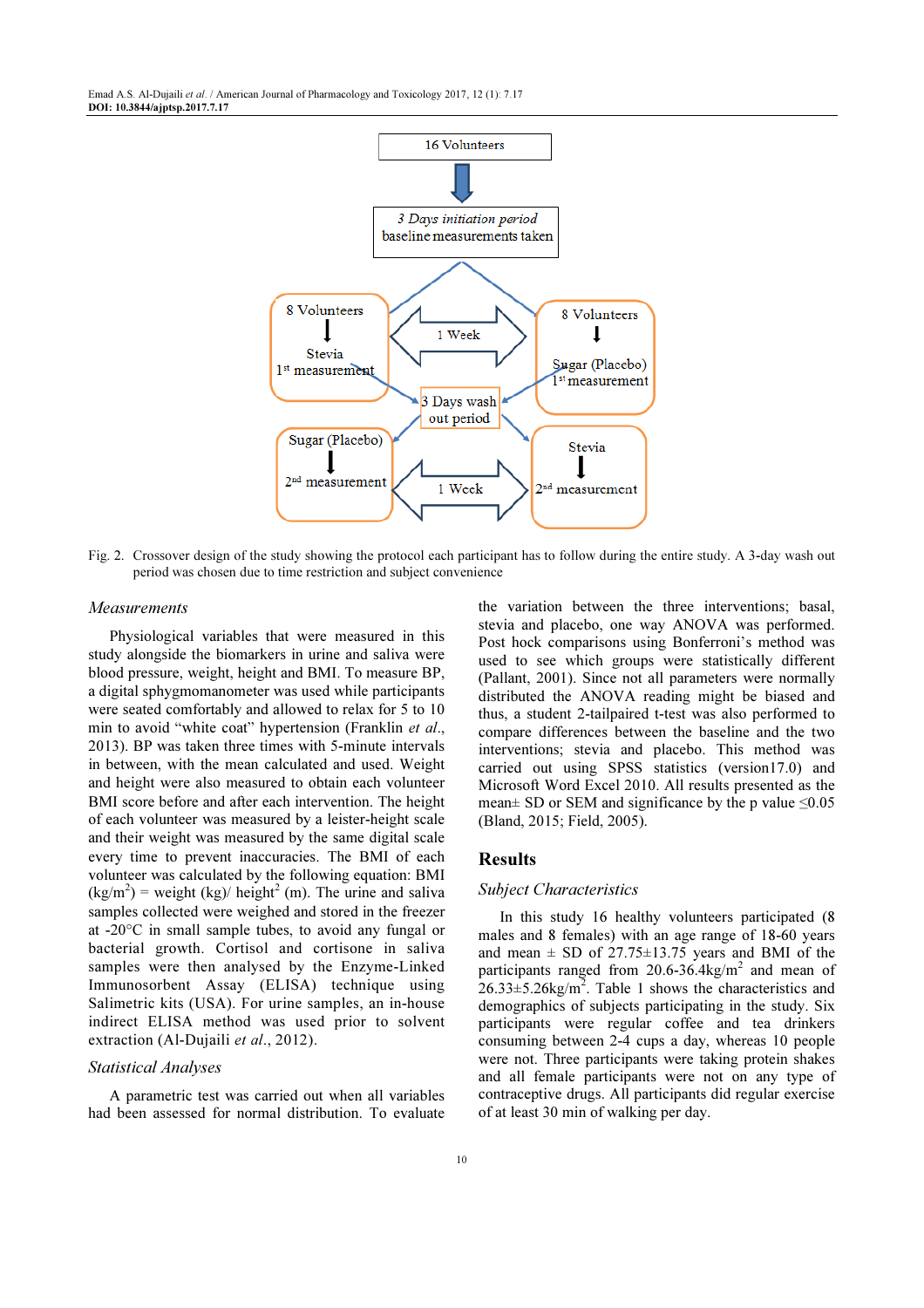#### Effect on Blood Pressure

Basal Blood pressure measurements of participants were attained after the first 3 days initiation period and the mean  $\pm$  SD values were as follows; systolic BP was 114.5±12.7mmHg and diastolic BP 70.8±9.4mmHg. The systolic BP increased to  $119.9 \pm 12.9$ mmHg (p<0.001) after the stevia intervention and increased slightly again after the placebo sugar intervention to 115.3±13.6mmHg. However this increase was found to be statistically insignificant ( $p = 0.685$ ). All the parameters measured were presented as mean  $\pm$  SD in Table 2. For diastolic blood pressure, there was also a significant increase from basal 70.8±9.4 to 75.7±9.6mmHg after stevia intervention  $(p<0.01)$ , but there was no significant change after placebo intervention (Fig. 3A). Also there was a statistically significant difference when comparing BP following stevia intake with placebo intervention ( $p = 0.01$  and  $p =$ 0.044 for SBP and DBP respectively).

#### Effect on Anthropometrical Parameters

At basal measurements the participant's weight and BMI mean values were  $74.82 \pm 16.5$  kg and  $26.33 \pm 5.2$  kg/m<sup>2</sup> respectively. There was no significant reduction found in weight or BMI after stevia intervention ( $p = 0.246$  and  $p =$ 0.249 respectively), yet there was a slight decrease shown in both parameters (mean of 74.2±16.1kg and 26.1±5.1 kg/m<sup>2</sup> ). Again no significant changes were found after placebo intervention with  $p = 0.787$  for weight and  $p =$ 0.796 for BMI, but mean values showed a very slight increase at 75.1 $\pm$ 16.6 kg for weight and 26.4 $\pm$ 5.3 kg/m<sup>2</sup> for BMI. When comparing both interventions similarly no significant changes were found with  $p = 0.242$  for weight and  $p = 0.227$  for BMI (Table 2).

# Effect on Urinary and Salivary Cortisol and Cortisone levels

The mean basal levels excreted in urine were as follows (Fig. 3B); free cortisol was 91.8±49.1 nmole/day and free cortisone 57.3 nmole/day. Cortisol daily excretion has increased in the urine to  $125.7\pm60.5$  nmole/day (p<0.01) after the stevia intervention and to 109.1±42.6 nmole/day after the placebo intervention which was not significant ( $p =$ 0.210). There was also no statistical significance found when comparing the cortisol concentration after stevia and placebo intervention ( $p = 0.243$ ). Urinary free cortisone also slightly decreased after stevia intervention to 49.5±20.6 nmole/day ( $p = 0.02$ ) and after placebo intervention to 55.6 nmole/day, however this was not statistically significant (p  $= 0.703$ ). Most importantly, the ratio of excreted urinary free cortisol over free cortisone showed a statistically significant increase from  $1.73 \pm 0.78$  at basal to  $2.65 \pm 1.03$ after stevia ( $p<0.0001$ ) or placebo intervention to  $2.08\pm0.71$ which was just not significant ( $p = 0.07$ , Table 2).

Salivary cortisol and cortisone showed an expected good circadian rhythm; Fig. 3C and 3D demonstrate the salivary daily rhythm for cortisol and cortisone at basal levels and following the consumption of stevia or placebo for one week. For cortisol, there was a rise in the salivary levels at all 3 points but only in the morning, the increase was significant  $(p<0.01)$  after stevia. Placebo intake did not produce a significant change in salivary cortisol. For Cortisone, stevia did not affect significantly cortisone circadian rhythm. However, intake of placebo was found to increase noon saliva cortisone significantly ( $p = 0.01$ ). The ratio of cortisol/cortisone during stevia was increased only at the morning time (from  $1.22 \pm 0.65$  to  $1.75 \pm 0.72$ , p = 0.05) compared to basal ratio, but was not significant at noon and evening times. Following placebo, there was a significant decrease in the ratio only at the morning time (from 1.22 $\pm$ 0.65 to 1.06 $\pm$ 048, p = 0.01). The overall mean basal cortisol concentration found in saliva calculated by averaging the level at am, noon and pm has increased from 5.58 $\pm$ 2.5 to 6.77 $\pm$ 3.1 nmole (p<0.01) following stevia, however no significant increase was obtained after the placebo ( $p = 0.09$ , Table 2). Also there was no significant change observed in salivary cortisone levels after stevia or placebo (Table 2). The ratio of cortisol/cortisone average saliva output (am+ noon + pm) was increased after stevia which was just significant ( $p = 0.050$ ), but again no statistical significance was found between the ratio at average basal and after placebo ( $p = 0.371$ , Table 2).

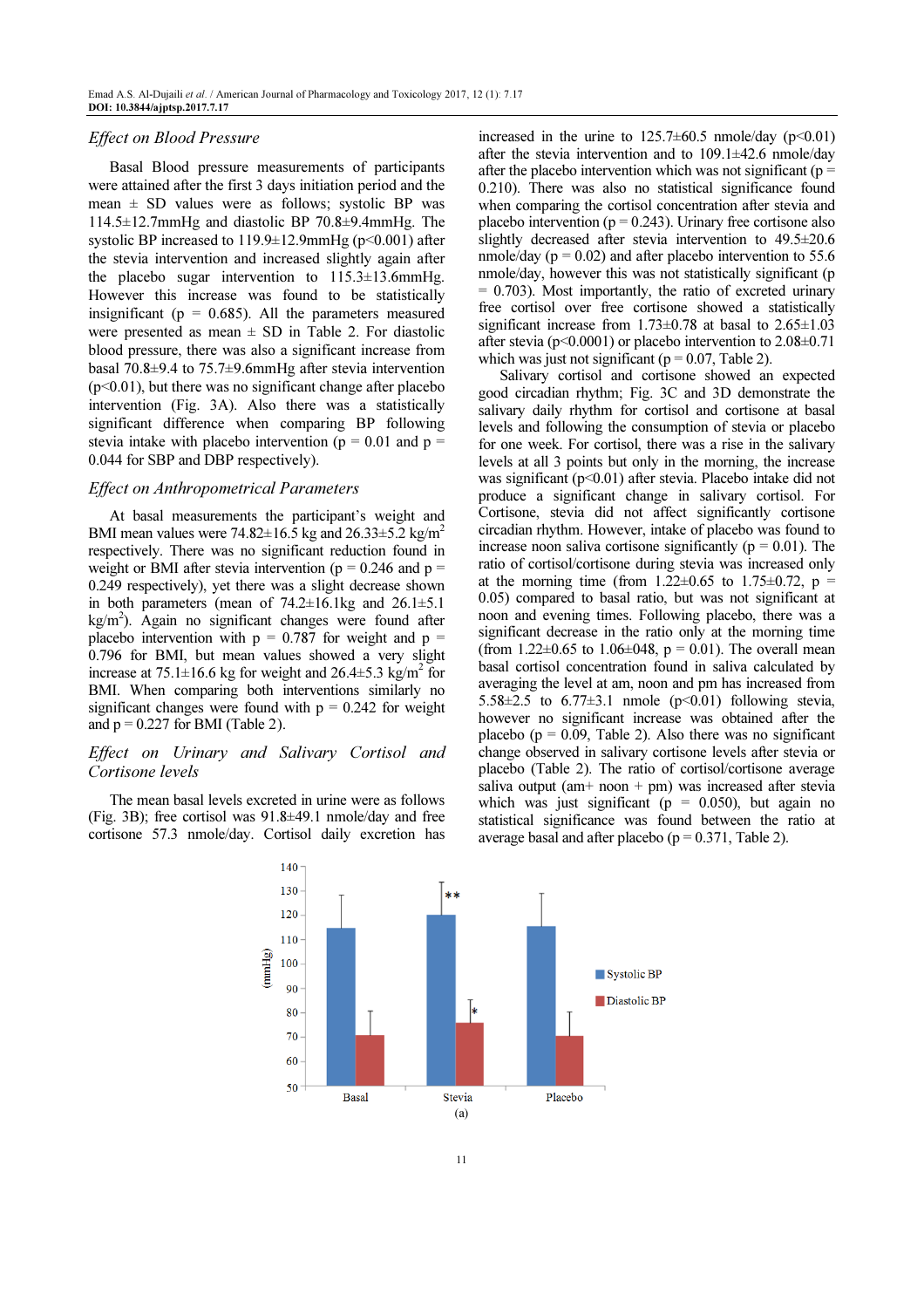

Fig. 3. Effects of stevia consumption on physiological and biochemical markers in healthy volunteers: (a) Systolic and Diastolic BP (mean ± SD) at basal, after stevia or placebo intervention. SBP and DBP increased modestly but significantly after stevia compared to basal levels. No significant change was observed after the placebo, (b) Urinary Free Glucocorticoids excretion. Free cortisol daily excretion has increased significantly after the stevia compared to basal levels. No significant change in free cortisone excretion and nor following the placebo were observed. (c) Salivary cortisol circadian rhythm (mean  $\pm$  sem). There was a rise in salivary cortisol levels at all 3 points after stevia but only at the AM period, the increase was significant. There was no significant difference between placebo and basal salivary levels, (d) Salivary Cortisone circadian rhythm (mean  $\pm$ sem). Stevia did not affect significantly cortisone circadian rhythm levels. However, intake of placebo has increased slightly salivary cortisone levels significantly at noon compared to stevia intake \*\*p<0.001, \*p<0.01 and  $\Box p = 0.01$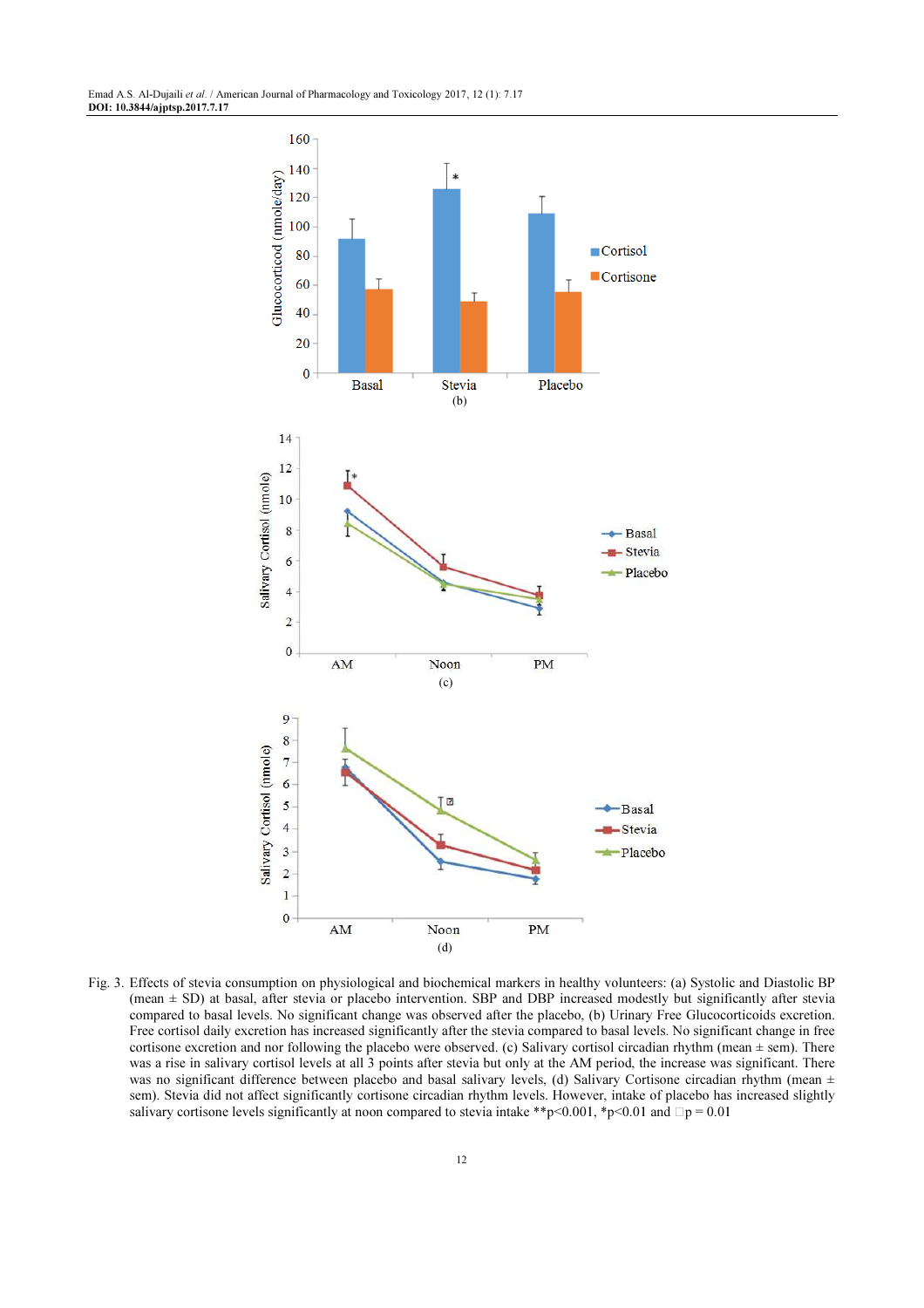Emad A.S. Al-Dujaili et al. / American Journal of Pharmacology and Toxicology 2017, 12 (1): 7.17 DOI: 10.3844/ajptsp.2017.7.17

| Characteristic                  | Male             | Female            | Overall           |
|---------------------------------|------------------|-------------------|-------------------|
| Gender                          |                  |                   | 16                |
| Age (year)                      | $26.2 \pm 9.7$   | $30.3 \pm 15.6$   | $27.75 \pm 13.75$ |
| Weight (kg)                     | $78.53 \pm 19.8$ | $71.11 \pm 13.4$  | $74.82 \pm 16.59$ |
| Height $(m)$                    | $1.69 \pm 0.112$ | $1.677 \pm 0.096$ | $1.68 \pm 0.11$   |
| BMI $(kg/m2)$                   | $27.43 \pm 6.56$ | $25.23 \pm 3.8$   | $26.33 \pm 5.26$  |
| $SBP$ (mmHg)                    | $114.9 \pm 13.6$ | $114.3 \pm 12.1$  | $114.5 \pm 12.7$  |
| $DBP$ (mmHg)                    | $73.5 \pm 8.7$   | $68.2 \pm 7.9$    | $70.8 \pm 9.4$    |
| Coffee/tea pre-study intake (n) |                  |                   | 6                 |
| Ethinicity origin               |                  |                   |                   |
| (a) Scottish                    | 4                |                   |                   |
| (b) Asian                       |                  |                   | 9                 |

Table 2. Population characteristics and effect of intervention on physiological, anthropometry parameters and stress hormones

| Volunteers parameters                                         | Baseline Mean $\pm$ SD | Stevia Mean $\pm$ SD | Placebo Mean $\pm$ SD |
|---------------------------------------------------------------|------------------------|----------------------|-----------------------|
| Weight (kg)                                                   | $74.82 \pm 16.5$       | $74.2 \pm 16.1$      | $75.1 \pm 16.6$       |
| $BMI$ (kg/m <sup>2</sup> )                                    | $26.33 \pm 5.2$        | $26.1 \pm 5.1$       | $26.4 \pm 5.3$        |
| Systolic BP (mmHg)                                            | $114.5 \pm 12.7$       | $119.9 \pm 12.9$ **  | $115.3 \pm 13.6$      |
| Diastolic BP (mmHg)                                           | $70.8 \pm 9.4$         | $75.7 \pm 9.6*$      | $70.9 \pm 11.9$       |
| Average saliva Cortisone at am, noon and pm (nmole)           | $3.72 \pm 1.7$         | $3.64 \pm 1.4$       | $3.9 \pm 1.5$         |
| Average saliva Cortisol at am, noon and pm (nmole)            | $5.58 \pm 2.5$         | $6.77 \pm 3.1*$      | $5.5 \pm 2.3$         |
| Ratio of average Saliva Cortisol/cortisone at am, noon and pm | $1.68 \pm 0.77$        | $1.98 \pm 0.84$ #    | $1.64 \pm 0.68$       |
| Ratio Urinary excretion of Cortisol/cortisone                 | $1.73 \pm 0.78$        | $2.65 \pm 1.03$ ***  | $2.08 \pm 0.75$       |
| $1.1.1$ 0.0001 11 0.001 1 0.01 1 0.07                         |                        |                      |                       |

\*\*\*p<0.0001, \*\*p<0.001, \*p<0.01, # p = 0.05

# **Discussion**

The important finding of this study was that the consumption of stevia for one week did slightly increase systolic and diastolic BP and such increase was statistically significant. However, placebo did not change systolic and diastolic BP significantly. Additionally, this study demonstrated that the consumption of stevia, even though did not lead to a significant reduction in body weight, did show a trend for possible loss in body weight bearing in mind the short duration of the study. The findings from the analysis of the participants' urine and saliva samples at basal and post interventions revealed a significant increase in salivary and urinary free cortisol levels. Cortisone levels however were not much affected. The ratio of cortisol/cortisone which is an indicative marker of the activity of 11β-HSD enzymes has significantly increased following stevia intake. The increase in both systolic and diastolic BP was corroborated in the case study by Esmail and Kabadi (2012) that presented a middle aged woman with oedema, prehypertension and hypocalcaemia who consumed stevia regularly for 9 months who showed an increase in blood pressure that resulted in her developing hypertension. Laboratory tests also found that there was an increase in plasma cortisol/cortisone ratio and seemed to conclude that a reduced rate of conversion of cortisol into cortisone by inhibiting 11β-HSD2 enzyme. This was again investigated in a systematic review which concluded that studies performed for 1-3 months found stevia intake produced an increase in blood pressure, but there was lowering of BP in hypertensive patients consuming stevia for longer periods of 1-2 years (Ulbricht et al., 2010). In contrast to our findings, other studies have found stevia extract intake or its isolated glycosides has contributed to healthy blood pressure regulation by inducing vaso-relaxation in a 2-year study using a very high dose of 1500mg stevioside daily (Gupta et al., 2013). The anti-hypertensive effects of stevia have been also reported by Ahmed et al. (2011) and another study showed a decrease in systolic and diastolic BP in participants with mild hypertension using a high dose of 750mg stevia (Thomas and Glade, 2010). Therefore, it seems that the latter studies have used much larger doses than our study which might have caused some side effects and interfere in other mechanisms that modulate BP on the other hand, several researchers have found no effects of stevia consumption on blood pressure (Ferri et al., 2006; Barriocanal et al., 2008; Maki et al., 2008).

Stevia consumption was found to increase cortisol levels significantly in this study in both urine and saliva samples. However the mean values of cortisone were not changed significantly. However another study has shown that stevia consumption over one month did not produce any considerable effect on cortisol and cortisone levels (Corcuff and Brossaud, 2014). Esmail and Kabadi (2012) found that the daily consumption of stevia over a period of 9 months showed an increase in plasma cortisol/cortisone ratio due to a reduction in the amount of cortisol getting converted into cortisone as there was an inhibition of 11β-HSD2 enzyme in agreement with our findings. The connection between cortisol and cortisone levels and blood pressure and hypertension has been recognized to occur either with a deficit of 11β-HSD2 as a congenital defect or inhibited by the chronic consumption of liquorice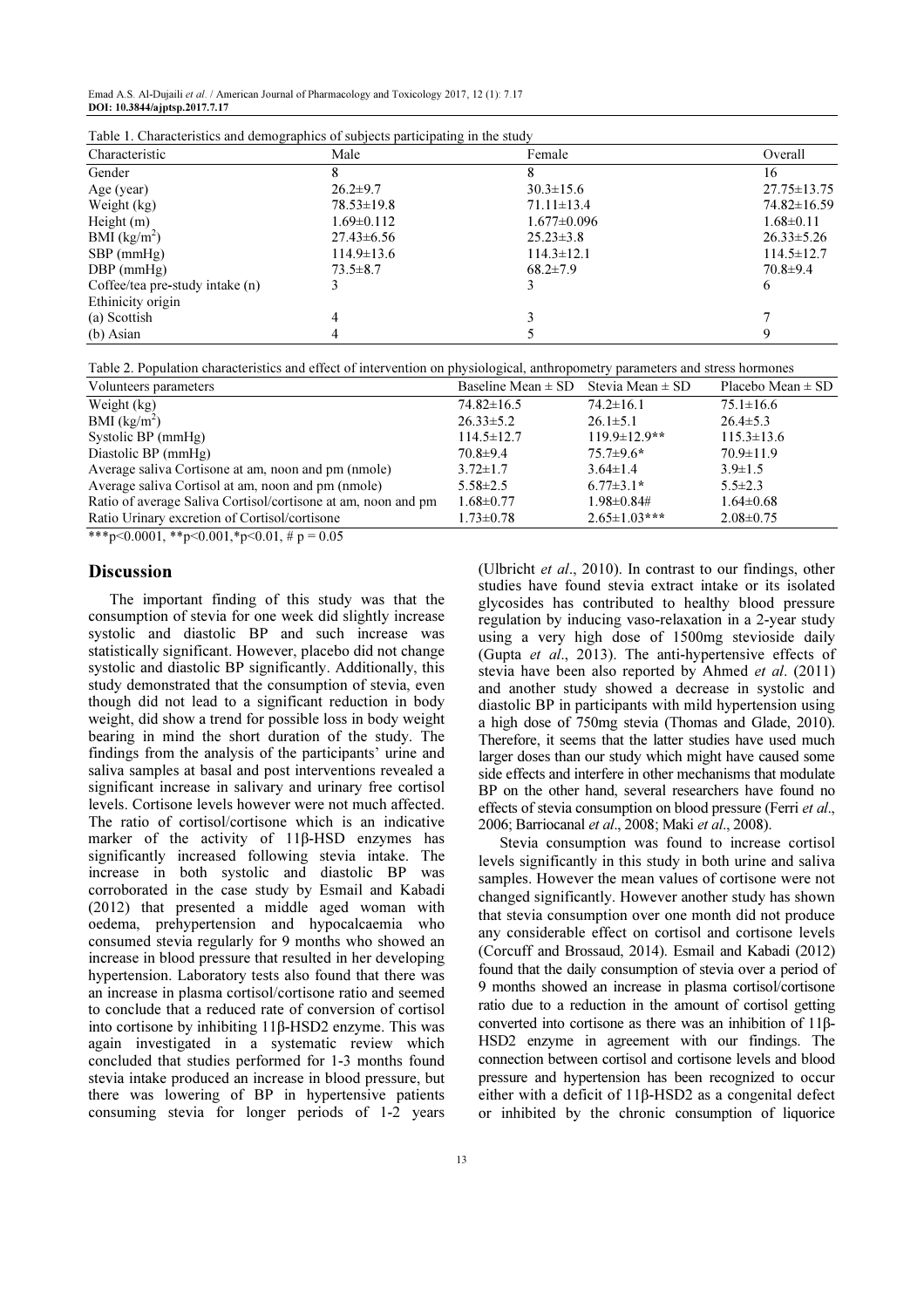(Stewart et al., 1990; Edwards, 1991). Liquorice and stevia seem to have similar effects in regards to oral consumption and their effects on both BP and glucocorticoid levels (Al-Dujaili et al., 2011). Other researchers have also investigated the effects of rebaudioside A on the excretion of cortisol metabolites in 23 healthy subjects consuming 4 pellets of a sweetener containing stevia three times per day (Corcuff and Brossaud, 2014). They suggested that intake of stevia extracts had no significant modification of the ratios of free cortisol/cortisone or their metabolites. However, they concluded that further research would be needed since their study was short term and used a particular rebaudioside A product and stevia extract powder could be a mixture of molecules that can be extremely variable. Further investigations were required to establish the long term effects of stevia on the cortisone/cortisol ratio and blood pressure. The production of cortisol has been known to be in response to stress and cortisol is an essential hormone that regulates several physiological and metabolic processes (Delaney, 2014) and in particular, in type 2 diabetes and metabolic syndrome where enzyme activities may be modified and superimposed rebaudioside effect could act differently in these conditions (Pereira et al., 2012). In addition, high levels of cortisol could result in a reduced sensitivity to insulin and eventually leading to cardiovascular damage and Cushing's syndrome (NHS Choice, 2013).

There was a very small reduction in body weight and BMI seen in this study though statistically insignificant which might be due to the short duration of the study. A study by Curry and Roberts (2008) found that a decrease in body weight in rats when stevia was orally ingested. Consumption of stevia was also found to reduce the craving for fatty and sweet foods, which could help in weight loss programmes (Giuffré et al., 2013). Studies have also suggested that stevia intake was able to reduce dietary intake of sugar and thus beneficial to obese individuals, diabetics and those with increased blood glucose levels (Thomas and Glade, 2010). Therefore, we could speculate that a longer duration of stevia intake, up to 4 weeks or more, could have shown a marked reduction of body weight and BMI. Recent systematic reviews compared the effects of stevia and other lowcalorie sweeteners with sucrose intake, satiety and body weight in healthy and obese individuals observed that stevia reduced the calorie intake of healthy and obese participants compared to those consuming sucrose (Ashwell, 2015; Rogers et al., 2016). Our participants were instructed to reduce or not consume any excess sucrose in their diet during the stevia and placebo intervention. A small reduction in weight and BMI was obtained that might be due the effects of stevia in reducing the glucose uptake in the small intestine (O'Brien-Nbors, 2011). In addition, all volunteers were

instructed to maintain their minimum of 30 min of exercise every day and not to do vigorous exercise as this might affect their mean weight and this could signify a potential confounding factor. If a higher dose of stevia were given (1g instead of 0.2 g of stevioside), the results might have shown a significant difference in weight compared to the baseline stevia or placebo intervention (Geeraert et al., 2010).

The dose of stevia consumed by our participants was small with ad libitum diet because we did not intend to restrict the habitual diet. However, there were few issues that have to be mentioned; firstly the amounts of stevia given in the sachets may not have been all consumed and therefore, there was no valid mean to confirm all participants were taking the correct dosage. Although stevia has been reported to be safe (Puri, 2012; Swithers, 2013), nevertheless, we did not want to use larger doses of stevia as the toxicity studies were not fully validated and the aim of study was explorative and short term. Secondly the stevia was a fine powder whereas the sugar placebo was crystallised, this may have had effects of recognition by the participants. Thirdly, a problem that a crossover study always faces was the carryover effect and the intervention period was only one week, so this problem could have been overcome by extending the washout period (Simpson et al., 2010). There was a high variance between participants and a small population that makes it difficult to draw any definite conclusions in the general population. This could perhaps be overcome with a more in depth inclusion and exclusion criteria and a larger number of volunteers. Future research should look into the effects of stevia consumption in different forms and preparations in both males and females from a range of different age groups, BMI and both hypertensive and normotensive individuals together with a cross-section population for longer and shorter periods of time. In addition, other physiological and biochemical parameters should be looked at such as fasting and postprandial blood glucose, insulin, gut and stress hormones. Moreover, examination of stevia consumption in diabetic patients would be useful to enhance our understanding of glucose metabolism and control that may occur over longer periods of time (Sattigeri, 2012).

#### Conclusion

This small study has shown that a short period of stevia intake caused a small but significant increase in BP and effects on body weight and BMI were not significant. The rise in BP could have been due to the increase in cortisol levels and modulation of 11β-HSD type 1 and 2 enzymes activity. Although further research in this area would be necessary, caution should be taken by the public who consume stevia for longer periods of time as a sweetener or other purposes.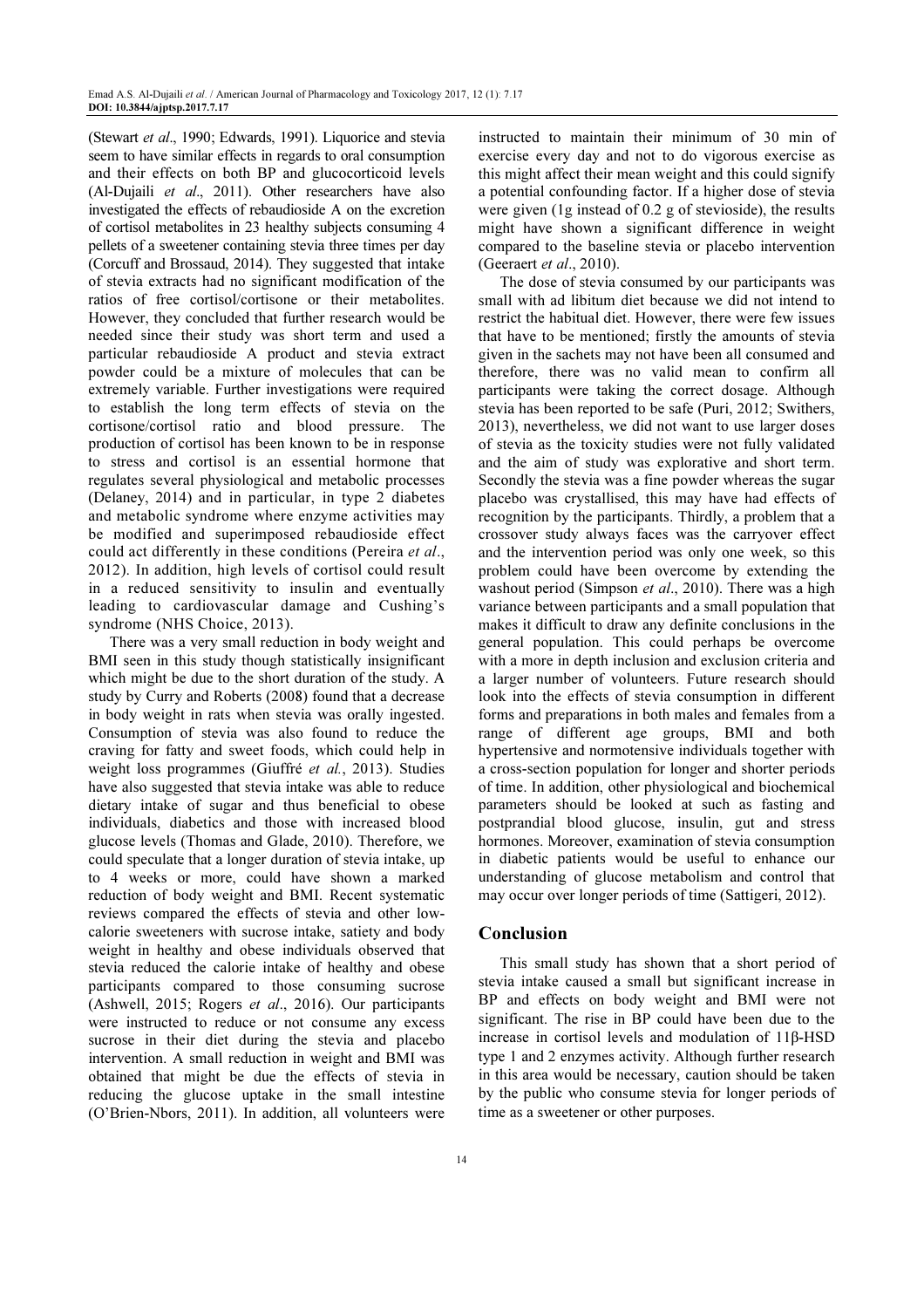# Acknowledgment

The authors are grateful for the technical help of staff at Queen Margaret University Biochemistry lab.

# Funding Information

No specific funding from grant bodies or industry was offered to conduct this study.

# Author Contributions

Emad A.S. Al-Dujaili: Has planned, executed and supervised the study. EASD, UA and FA have all contributed in writing the whole manuscript.

Husni Twaij and Yazan A. Bataineh: Have helped in the statistical analyses of data.

Unam Arshad and Faiza Amjid: Have recruited the volunteers, collected the samples and performed the physiological and anthropometry measures.

# Conflict of Interest

The authors declare no conflict of interest.

# References

- Ahmed, B., M. Hossain, R. Islam, A.K. Saha and A. Mandal, 2011. A review on natural sweetener plant-stevia having medicinal and commercial importance. Prethodno Priopcenje.
- Al-Dujaili, E.A.S., C.J. Kenyon, M.R. Nicol and J.I. Mason, 2011. Liquorice and glycyrrhetinic acid increase DHEA and deoxycorticosterone levels in vivo and in vitro by inhibiting adrenal SULT2A1 activity. Molecular Cellular Endocrinol., 336: 102-109.
- Al-Dujaili, E.A.S., H.S. Baghdadi, F. Howie and J.I. Mason, 2012. Validation and application of a highly specific and sensitive ELISA for the estimation of cortisone in saliva, urine and in vitro cell-culture media by using a novel antibody. Steroids, 77: 703-709.
- Anton, S.D., C.K. Martin and H. Han, 2010. Effects of stevia, aspartame and sucrose on food intake, satiety and postprandial glucose and insulin levels. Appetite, 55: 37-43.
- Ashwell, M., 2015. Stevia, nature's zero-calorie sustainable sweetener: A new player in the fight against obesity. Nutrition Today, 50: 129-134.
- Barriocanal, L.A., M. Palacios, G. Benitez, S. Benitez and J.T. Jimenez et al., 2008. Apparent lack of pharmacological effect of steviol glycosides used as sweeteners in humans. A pilot study of repeated exposures in some normotensive and hypotensive individuals and in Type 1 and Type 2 diabetics. Regul. Toxicol. Pharmacol., 51: 37-41. DOI: 10.1016/j.yrtph.2008.02.006
- Bland, M., 2015. An Introduction to Medical Statistics. 3rd Edn., Oxford University Press, Oxford, ISBN-10: 0199589925, pp: 427.
- Brahmachari, G., L.C. Mandal and R. Roy, 2011. Stevioside and related compounds-molecules of pharmaceutical promise: A critical overview. Arch. Pharm. (Weinheim), 344: 5-19.
- Bryant, C.E., L.K. Wasse, N. Astbury, G. Nandra and J.T. McLaughlin, 2014. Non-nutritive sweeteners: No class effect on the glycaemic or appetite responses to ingested glucose. Eur. J. Clin. Nutriti., 68: 629-631.
- Carakostas, M.C., L.L. Curry and A.C. Boileau, 2008. Overview: The history, technical function and safety of rebaudioside A, a naturally occurring steviol glycoside, for use in food and beverages. Food Chem. Toxicol., 46: S1-S10. DOI: 10.1016/j.fct.2008.05.003
- Chan, P., B. Tomlinson and Y.J. Chen, 2000. A doubleblind placebo-controlled study of the effectiveness and tolerability of oral stevioside in human hypertension. Br J. Clin. Pharmacol., 50: 215-220.
- Corcuff, J.B. and J. Brossaud, 2014. Rebaudioside A and cortisol metabolism: Sweet news for consumers. Clin. Achimicaacta., 431: 276-277.
- Curry, L.L. and A. Roberts, 2008. Subchronic toxicity of rebaudioside A. Food Chem. Toxicol., 46: 11-20. DOI: 10.1016/j.fct.2008.04.042
- Delaney, E., 2014. The relationship between traumatic stress, PTSD and cortisol. Navy Med.
- Edwards, C.R.W., 1991. Lessons from licorice. New England J. Med., 325: 1242-1243.
- Esmail, S. and U.M. Kabadi, 2012. Edema, enigma: 11 B-hydroxysteroid dehydrogenase type 2 inhibition by sweetener "Stevia". J. Endocrine Metabol. Dis., 2: 49-52.
- Ferri, L.A.F., A.P. Wilson, S.S. Yamada, S. Gazola and M.R. Batista et al., 2006. Investigation of the antihypertensive effect of oral crude stevioside in patients with mild essential hypertension. Phytother. Res., 20: 732-736.
- Field, A., 2005. Discovering Statistics Using SPSS. 2nd Edn., London, Sage.
- Franklin, S.S., L. Thijs, T.W. Hansen and J.A. Staessen, 2013. White-coat hypertension: New insights from recent studies. Hypertension, 2: 982-987.
- Gardana, C., P. Simonetti, E. Canzi, R. Zanchi and P. Pietta, 2003. Metabolism of stevioside and rebaudioside A from Stevia rebaudiana extracts by human microflora. J. Agricultural Food Chem., 51: 6618-6622.
- Geeraert, B., F. Crombe, M. Hulsmans, N. Benhabilès and J.M. Geuns et al., 2010. Stevioside inhibits atherosclerosis by improving insulin signaling and antioxidant defense in obese insulin-resistant mice. Int. J. Obes., 34: 569-577. DOI: 10.1038/ijo.2009.261
- Geun, J.M., J. Buyse and A. Vankeirsbilck, 2007. Metabolism of stevioside by healthy subjects. Exp. Biol. Med. (Maywood), 232: 164-173.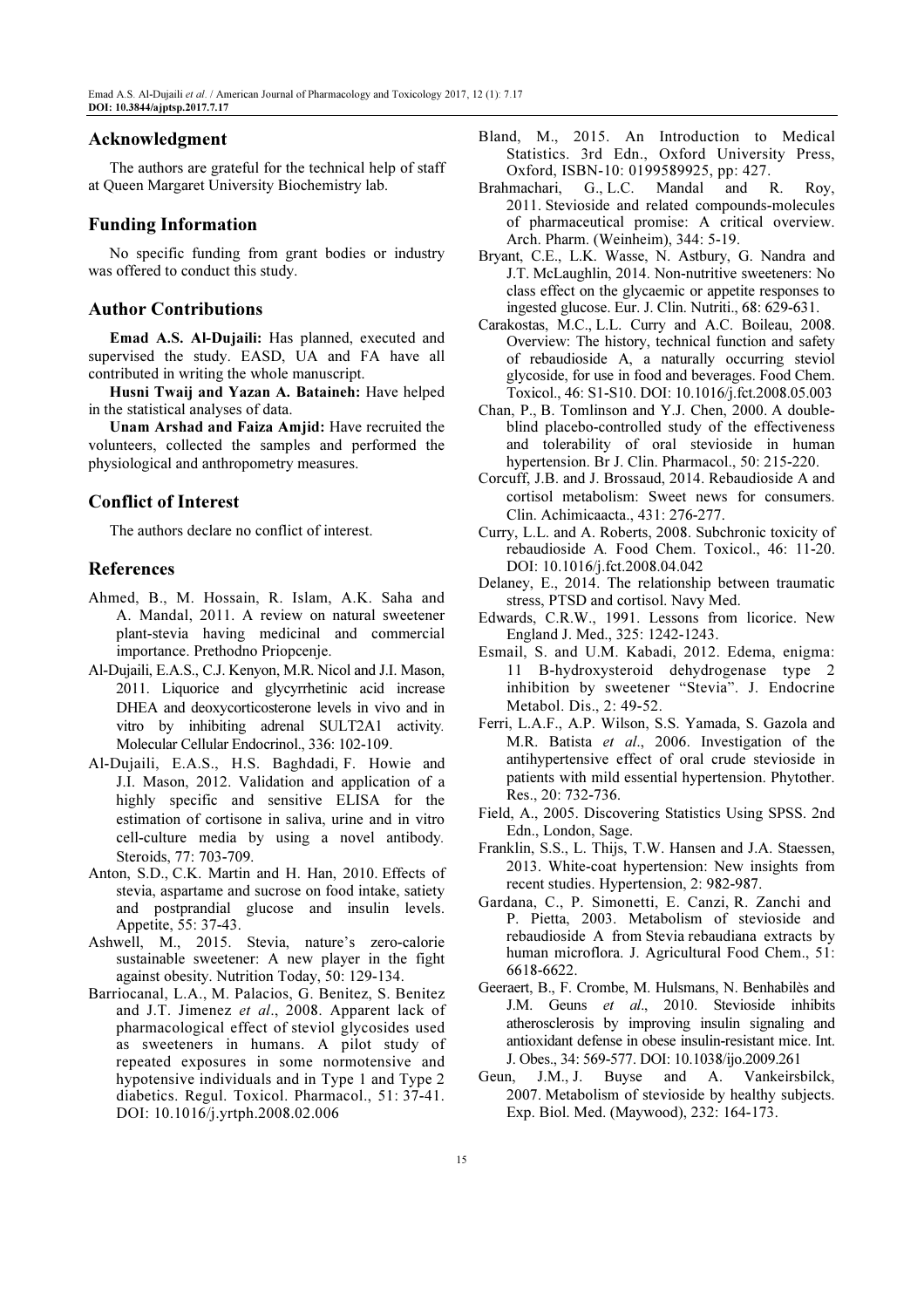- Gheisar, M.M. and I.H. Kim, 2014. Effect of dietary stevia on immune response of growing pigs challenged with escherichia coli lipopolysaccharide. Int. J. Agric. Innovations Res., 2: 1174-1177.
- Giuffré, L., R. Romaniuk and E. Ciarlo, 2013. Stevia, ka'a he'e, wild sweet herb from South America: An overview. Emir. J. Food Agric., 25: 746-750.
- Goyal, S.K. and R.K. Samsher, 2010. Stevia (Stevia rebaudiana) a bio-sweetener: A review. Int. J. Food Sci. Nutriti., 61: DOI: 10.3109/09637480903193049
- Gregersen, S., P.B. Jeppesen and J.J. Holst, 2004. Antihyperglycemic effects of stevioside in type 2 diabetic subjects. Metabolism, 53: 73-76.
- Gupta, E., S. Purwar, S. Sundaram and G.K. Rai, 2013. Nutritional and therapeutic values of Stevia rebaudiana: A review. J. Med. Plants Res., 7: 3343-3352.
- Hsieh, M.H., P. Chan, Y.M. Sue, J.C. Liu and T.H. Liang et al., 2003. Efficacy and tolerability of oral stevioside in patients with mild essential hypertension: A two-year, randomized, placebocontrolled study. Clin. Therapeutics, 25: 2797-2808.
- Hwang, K.O., K. Farheen, C.W. Johnson, E.J. Thomas and A.S. Barnes et al., 2007. Quality of weight loss advice on internet forums. Am. J. Med., 120: 604-609.
- Jeppesen, P.B., S.E. Dyrskog and A. Agger, 2006. Can stevioside in combination with a soy-based dietary supplement be a new useful treatment of type 2 diabetes? An in vivo study in the diabetic gotokakizaki rat. Rev. Diabetes Stud., 3: 189-199.
- Khalil, S.A., R. Zamir and N. Ahmad, 2014. Selection of suitable propagation method for consistent plantlets production in Stevia rebaudiana (Bertoni). Saudi J. Biol. Sci., 21: 566-573.
- Lemus-Mondaca, R., A. Vega-Gálvez, L. Zura-Bravo and K. Ah-Hen, 2012. Stevia rebaudiana Bertoni, source of a high-potency natural sweetener: A comprehensive review on the biochemical, nutritional and functional aspects. Food Chem., 32: 1121-1132.
- Maki, K.C., L.L. Curry and M.C. Carakostas, 2008. The hemodynamic effects of rebaudioside a in healthy adults with normal and low-normal blood pressure. Food Chem. Toxicol., 46: S40-S46.

NHS Choice, 2013. Addison's Disease [online].

- O'Brien-Nbors, L., 2011. Alternative Sweeteners. 4th Edn., CRC Press, ISBN-10: 1439846154, pp: 587.
- Onakpoya, I.J. and C.J. Heneghan, 2015. Effect of the natural sweetener, steviol glycoside, on cardiovascular risk factors: A systematic review and meta-analysis of randomised clinical trials. Europ. J. Preventive Cardiol., 22: 1575-87. DOI: 10.1177/2047487314560663
- Pallant, J., 2001. SPSS survival manual.
- Pereira, C.D., I. Azevedo, R. Monteiro and M.J. Martins, 2012. 11 β-hydroxysteroid dehydrogenase type 1: Relevance of its modulation in the pathophysiology of obesity, the metabolic syndrome and type 2 diabetes mellitus. Diabetes Obes. Metab., 14: 869-81. DOI: 10.1111/j.1463-1326.2012.01582.x
- Puri, M., 2012. Extraction and safety of stevioside; response to the article "Stevia rebaudiana Bertoni, source of a high potency natural sweetener: A comprehensive review on the biochemical, nutritional and functional aspects. Food Chem., 1: 1861-1862. DOI: 10.1016/j.foodchem.2012.06.080
- Quinkler, M. and P.M. Stewart, 2003. Hypertension and the cortisol-cortisone shuttle. J. Clin. Endocrinol. Metabolism, 88: 2392-2392.
- Ranjan, R., J. Jaiswal and J. Jena, 2011. Stevia as a natural sweetener. Int. J. Res. Pharmacy Chem., 1: 1199-1202.
- Rizzo, B., L. Zambonin and C. Angeloni, 2013. Steviol glycosides modulate glucose transport in different cell types. Oxid Med. Cell Longev. DOI: 10.1155/2013/348169.
- Roberts, A. and I. Munro, 2009. Stevioside and related compounds: Therapeutic benefits beyond sweetness. Pharmacol. Ther., 122: 41-54. DOI: 10.1016/j.pharmthera.2009.03.005
- Rogers, P.J., P.S. Hogenkamp, C. de Graaf, S. Higgs and A. Lluch et al., 2016. Does low-energy sweetener consumption affect energy intake and body weight? A systematic review, including metaanalyses, of the evidence from human and animal studies. Int. J. Obesity, 40: 381-394.
- Sattigeri, B.M., 2012. Stevia -A natural low calorie sweetener with more promising benefits. Int. J. Phytothearpy Res., 2: 2278-2290.
- Shivanna, N., M. Naika, F. Khanum and V.K. Kaul, 2013. Antioxidant, anti-diabetic and renal protective properties of Stevia rebaudiana. J. Diabetes Complicat., 27: 103-113.
- Simpson, P.M., R.M. Hamer and S. Lesing, 2010. Cross crossover studies off your list.
- Sorensen, L.B., T.H. Vasilaras, A. Astrup and A. Raben, 2014. Sucrose compared with artificial sweeteners: A clinical intervention study of effects on energy intake, appetite and energy expenditure after 10 wk of supplementation. Am. J. Clin. Nutr., 100: 36-45. DOI: 10.3945/ajcn.113.081554
- Stewart, P.M., A.M. Wallace, S.M. Atherden, C. Shearing and C.R.W. Edwards, 1990. The mineralocorticoid activity of carbenoxolone: Contrasting effects of carbenoxolone and liquorice on 11ß-hydroxysteroid dehydrogenase activity in man. Clin. Sci., 78: 49-54.